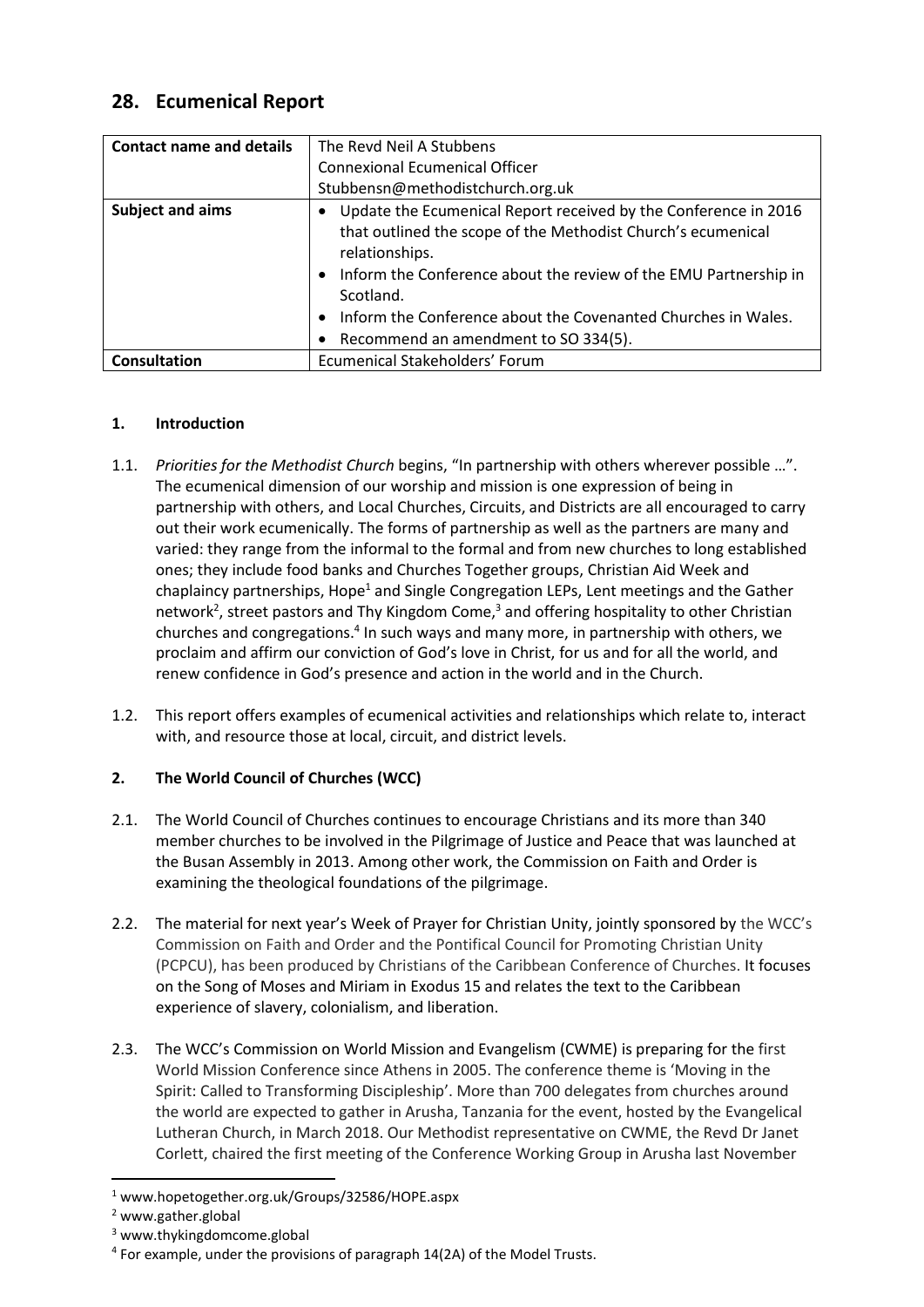and will convene the Spiritual Life Committee as it prepares the prayers, worship, and Bible study for the conference. Last December, a joint CWME/Methodist Church consultation was held at Cliff College on 'Engaging with Global Mission Statements: Relevance and Response in the British Methodist Context'. The three key texts were the WCC's *Together Towards Life*<sup>5</sup> (TTL), Pope Francis' Apostolic Exhortation *Evangelii Gaudium*, <sup>6</sup> and the Lausanne Movement's Cape Town Commitment.<sup>7</sup> Key contributors included Steve Bevans SVD (Louis J Luzbetak Professor of Mission and Culture at Catholic Theological Union, Chicago, USA) and Jooseop Keum, the Director of CWME.

### **3. The Conference of European Churches (CEC)**

3.1. The next General Assembly of CEC shall take place in May-June 2018, in Novi Sad, Serbia. In addition to its ongoing work, a number of consultations and conferences are preparing for that assembly, exploring the changing context of the life and mission of the churches.

#### **4. The Churches' Commission for Migrants in Europe (CCME)**

4.1. The triennial General Assembly of CCME meets 21-25 June in Prague. Immediately before the Assembly, a conference will address the churches' role in the integration of refugees and migrants. The Assembly itself will consider the Commission's work programme for 2018-2020, membership applications, and closer cooperation with CEC.

#### **5. Churches Together in Britain and Ireland (CTBI)**

- 5.1. This past year, CTBI has provided, as usual, resources for the Week of Prayer for Christian Unity ('Crossing Barriers', which was adapted from material prepared by the churches in Germany), Racial Justice Sunday ('Justice for All', observed in February for the first time), and Lent ('Returning Home: Christian Faith in Encounter with Other Faiths').
- 5.2. CTBI's Faith and Order Reference Group convened a well-attended conference last November in Edinburgh, 'Called to be One: A conference exploring the meaning of visible unity'. The two key note speakers were Professor Grace Davie and Dr Stephen Holmes who addressed, respectively, 'Religion in Modern Britain: Some Sociology Perspectives and Implications for Unity' and 'Unity Concerns and the Sacrament of Baptism'. Many others explored the theme from a variety of perspectives and contexts; recordings and other material from the conference are available on CTBI's website.<sup>8</sup>
- 5.3. Migration continues to be a very significant concern for churches around the world and CTBI's list of some of the responses from the churches and of initiatives by Christian aid agencies is a valuable resource for information and inspiration.

#### **6. Scotland**

**.** 

- 6.1. The Scotland District has, once again, been represented at many of the Assemblies or Synods of partner churches in Scotland. Action of Churches Together in Scotland (ACTS) has been reviewing its work and developing a five-year strategy.
- 6.2. Following the review of the Episcopal, Methodist, URC (EMU) Partnership, the synods of the parties to it have been asked to consider the following proposal about its future:

<sup>5</sup> [www.oikoumene.org/en/resources/publications/together-towards-life-mission-and-evangelism-in-changing](www.oikoumene.org/en/resources/publications/together-towards-life-mission-and-evangelism-in-changing-landscapes)[landscapes](www.oikoumene.org/en/resources/publications/together-towards-life-mission-and-evangelism-in-changing-landscapes)

<sup>6</sup> [http://w2.vatican.va/content/francesco/en/apost\\_exhortations/documents/papa-francesco\\_esortazione](http://w2.vatican.va/content/francesco/en/apost_exhortations/documents/papa-francesco_esortazione-ap_20131124_evangelii-gaudium.html)[ap\\_20131124\\_evangelii-gaudium.html](http://w2.vatican.va/content/francesco/en/apost_exhortations/documents/papa-francesco_esortazione-ap_20131124_evangelii-gaudium.html)

<sup>7</sup> <www.lausanne.org/content/ctc/ctcommitment>

<sup>8</sup> <https://ctbi.org.uk/called-to-be-one-conference-2223-nov-2016>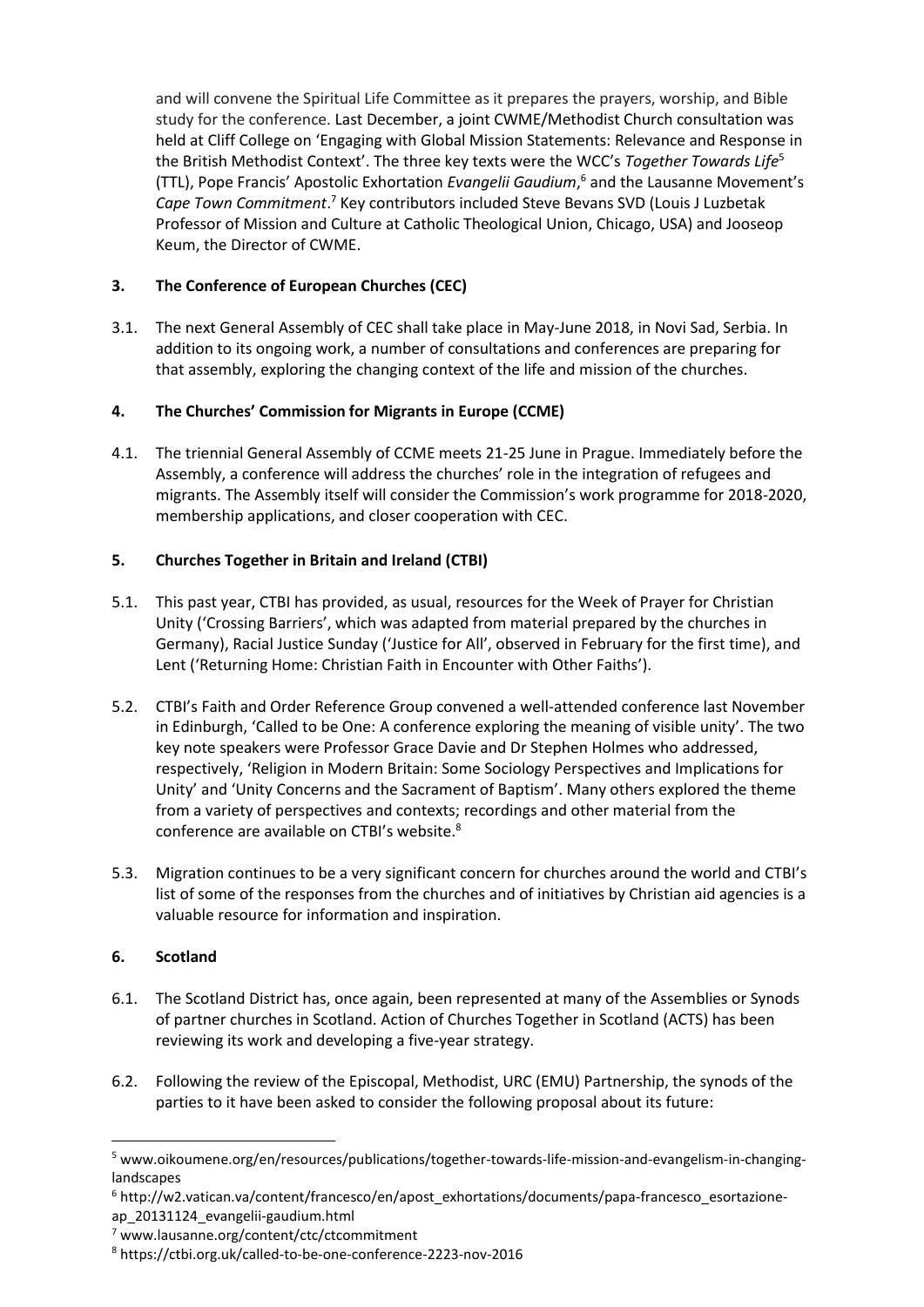Giving thanks for the companionship, faithfulness, creativity and prayers of each of the Partners hitherto for their colleagues, and believing that the common work which has been possible and the friendships made still form a basis for continuing to strive for enhanced ways of working ecumenically in Scotland, the EMU Partners undertake during the next 2 years to work, with a sharpened focus,

(a) to produce realistic proposals for identifiable progress in specifically identified areas of work, particularly those impacting locally, such as recognition of ministries, learning and training, creative mission initiatives,

and

(b) to open a process of conversation with ACTS regarding the relationship of the formal EMU Partnership to and within ACTS and, in the light of outcomes under (a), the ways in which EMU can contribute to and enhance ACTS' own agenda, life and work.

nb The outcome of these considerations were reported to the 2017 Conference. It has since been reported that the synods of the three partners have agreed to the proposal.

## **7. England**

- 7.1. Churches Together in England (CTE) now has 45 member churches and, in March, its Enabling Group accepted Action for Children as a new Body in Association. Bishop Angaelos of the Coptic Orthodox Church is now the Orthodox President of CTE. Last November saw the first National Pentecostal Symposium: the papers given illustrated the breadth and depth of Pentecostal experience and scholarship; the symposium was followed by a celebration led by the London Community Gospel Choir and CTE's Pentecostal President, Bishop Eric Brown of the New Testament Church of God.<sup>9</sup>
- 7.2. During the last year, CTE's Enabling Group has marked the 300th anniversary of Russian Orthodoxy in the British Isles and the 500th anniversary of the Lutheran Reformation, received presentations about new unity movements, the URC, and Congregational and Lutheran churches, engaged in Bible study led by a Roman Catholic and a Moravian, been reminded of the situation of Christians and churches in the Middle East, considered some aspects of Pentecostal and multicultural relations (including modern day slavery and violence against women), received responses to a new framework for local mission in unity, and discussed *Doing Good: A Future for Christianity in the 21st Century*. 10
- 7.3. Theos (the Christian think tank) has been carrying out a review of CTE that is due to be presented to the Enabling Group in September; it is hoped that it will help the churches discern the role for the national ecumenical instrument for England for the next five to ten years.
- 7.4. The 2018 Forum is entitled, 'I am with you always'. The Revd Ruth Gee is the Moderator and Ms Hilary Topp (Religious Society of Friends) is the Deputy-Moderator. It is hoped that young people will be integral to the Forum and churches are to be asked to include them among their representatives.

<sup>1</sup>  $\mathsf{q}$ 

[www.cte.org.uk/Groups/284285/Home/Resources/Pentecostal\\_and\\_Multicultural/Pentecostal\\_Symposium\\_2](www.cte.org.uk/Groups/284285/Home/Resources/Pentecostal_and_Multicultural/Pentecostal_Symposium_2016/Pentecostal_Symposium_2016.aspx) [016/Pentecostal\\_Symposium\\_2016.aspx](www.cte.org.uk/Groups/284285/Home/Resources/Pentecostal_and_Multicultural/Pentecostal_Symposium_2016/Pentecostal_Symposium_2016.aspx)

<sup>10</sup> [www.theosthinktank.co.uk/publications/2016/12/14/doing-good-a-future-for-christianity-in-the-21st](www.theosthinktank.co.uk/publications/2016/12/14/doing-good-a-future-for-christianity-in-the-21st-century)[century](www.theosthinktank.co.uk/publications/2016/12/14/doing-good-a-future-for-christianity-in-the-21st-century)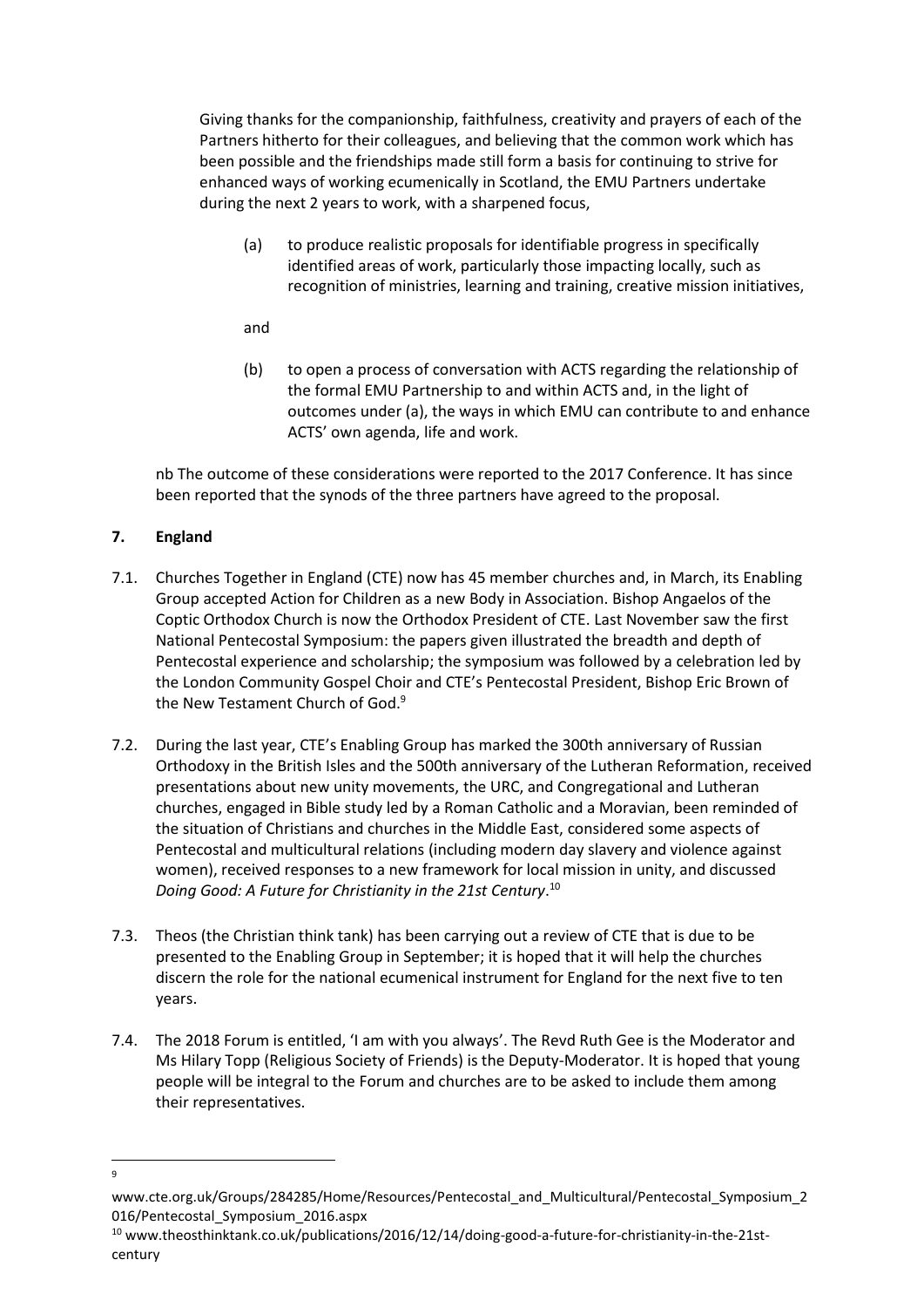#### **8. The Free Churches Group (FCG)**

8.1. The work of the Free Churches Group continues to be focused on education and on healthcare and prison chaplaincy. The Welcome Directory was launched last October; it is a directory of faith communities that have identified themselves as places that will provide a genuine welcome and appropriate support for people leaving prison.<sup>11</sup> A Public Affairs Adviser has been appointed to promote the work of the FCG and to connect it with key partners. The Group has continued to discuss its governance arrangements.

## **9. Wales**

- 9.1. Last year, it was reported to the Conference that the Commission of the Covenanted Churches in Wales was considering how to continue to address serious theological issues whilst looking to strengthen ecumenical relationships and encourage working together in local mission. The Commission is still struggling to find a way forward following the lack of support for the recommendations following the 'Gathering' meeting in October 2012. The situation is made more complex by significant changes in leadership currently underway in two of the partner denominations, namely the Church in Wales and the Presbyterian Church of Wales. In the meantime, it has been agreed that the Faith and Order Panel of the Commission examine what is already possible under existing agreements in terms of the interchangeability and sharing of ministry, rather than launching any new process of consultation. Currently, there are no plans for a second 'Gathering' as originally envisaged, as it is not clear what purpose such a meeting might serve.
- 9.2. Cytûn: Churches Together in Wales has established a working party on Wales and Europe to look at Wales' relationship with the rest of Europe in the light of 'Brexit'.

### **10. The Methodist-Anglican Panel for Unity in Mission (MAPUM)**

10.1. MAPUM has continued with the work identified in last year's report. Regarding the new framework for local unity in mission, the Panel has made a significant contribution to the responses of both the Church of England and the Methodist Church to CTE and is now engaged on the work needed to implement the framework, including awareness raising. Regarding its work under the Covenant with the Church of England, the Panel is considering the differences interchangeability of ministry could make to the worship, life, and mission of the two churches. Members of MAPUM have also been involved with the recruitment of Covenant Champions.<sup>12</sup>

## **11. The Methodist-United Reformed Church Liaison Group (MURCLG)**

11.1. The Liaison Group has met only once since the last Conference and meets again in July. It focused on how the two churches were responding to the document on a new framework for local unity in mission and on a number of topics relating to ordained ministry, including services of welcome/induction, alternating and shared ministry in single congregation LEPs, termed appointments for URC ministers, and authorised elders in the URC.

## **12. The British Methodist-Roman Catholic Dialogue Commission**

12.1. This past year, the Commission has focused on the social teaching of the two traditions with particular input from a Scottish perspective at the residential meeting near Glasgow; it has

**.** 

<sup>11</sup> www.welcomedirectory.org.uk

 $12$  For further information, see the report of the Joint Covenant Advocacy and Monitoring Group to the 2016 Conference [\(http://methodist.org.uk/downloads/conf-2016-36-Joint-Covenant-Advocacy-and-Monitoring-](http://methodist.org.uk/downloads/conf-2016-36-Joint-Covenant-Advocacy-and-Monitoring-Group.pdf)[Group.pdf\)](http://methodist.org.uk/downloads/conf-2016-36-Joint-Covenant-Advocacy-and-Monitoring-Group.pdf).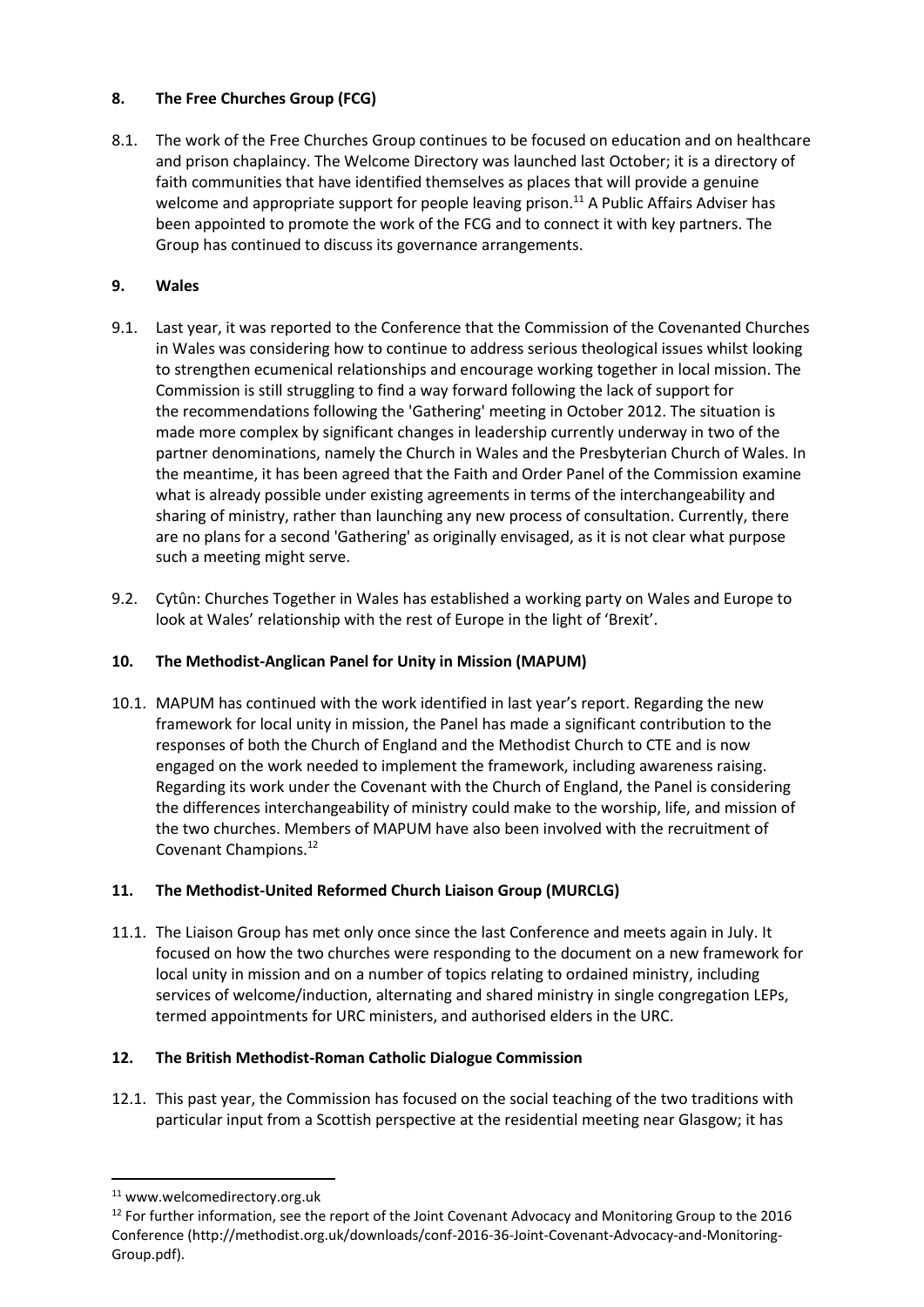also considered *Hope in God's Future: Christian Discipleship in the Context of Climate Change*  alongside Pope Francis' Encyclical *Laudato Si'*.

12.2. *The Call to Holiness: From Glory to Glory* was launched last summer at the British Conference and the World Methodist Council in Houston. This, the tenth report of the International Commission for dialogue between the Roman Catholic Church and the World Methodist Council, has been discussed in the British Commission and by others, including the Theology and Unity Group of CTE.

#### **13. Methodist Ecumenical Office, Rome (MEOR)**

13.1. The Revd Dr Tim Macquiban continues to develop the work of the MEOR (including a number of courses) and its relationships with others (including Churches Together in Rome, the Anglican Centre, Caravita, and the Pontifical Council for Promoting Christian Unity). The appointment of a One Programme intern has been a significant enhancement for the Office. Highlights of the past year include a visit by the President of the Conference which coincided with the 50th Anniversary of the Anglican Centre, the visit of Pope Francis in February to All Saints Anglican Church in Rome, and, the following month, the first celebrations of Anglican Choral Evensong at Caravita and St Peter's Basilica. The MEOR has also been involved in the commemoration of the 500th anniversary of the Lutheran Reformation in a series of events and conferences.<sup>13</sup>

#### **14. District Ecumenical Officers (DEOs)**

14.1. The Anglican-Methodist Ecumenical Officers' Consultation last November focused on the new framework for unity in mission and the work being done under the Anglican-Methodist Covenant. This year, the consultation is replaced with a conference on 'Responding to the Reformation'. Recently appointed DEOs are offered an induction-day and a residential course run in conjunction with CTE and Cytûn.

#### **15. 500th Anniversary of the Lutheran Reformation**

15.1. This anniversary year has already provided many opportunities to mark and reflect on the Lutheran Reformation and its legacy. Last year's Conference agreed to invite the Council of Lutheran Churches to appoint one of the six ecumenical associate members of this year's Conference. The Council of Lutheran Churches' special website has many pages of information, reflection, resources, and pictures alongside a list of events running through to December.<sup>14</sup>

#### **16. List of Ecumenical Partnerships and Sharing Agreements**

- 16.1. Standing Order 334(5) requires the ecumenical officer to compile a list of all new schemes approved by the Synods under Standing Order 412(2) and of all sharing agreements authorised by him or her, and ensure that they are reported to the Conference. In recent years, the ecumenical officer has provided a more detailed list, including information about those sharing agreements that have come into effect.
- 16.2. Given the length and detailed nature of the list, and the limited time for its compilation and scrutiny between the meetings of the District Synods and the date for the submission of reports for the Conference Agenda, it is recommended that the list be reported to the Methodist Council in each connexional year.

1

<sup>&</sup>lt;sup>13</sup> For regular reports on the MEOR, see [www.methodist.org.uk/who-we-are/relationships-with-other](www.methodist.org.uk/who-we-are/relationships-with-other-denominations/ecumenism-in-europe/the-methodist-ecumenical-office-rome)[denominations/ecumenism-in-europe/the-methodist-ecumenical-office-rome](www.methodist.org.uk/who-we-are/relationships-with-other-denominations/ecumenism-in-europe/the-methodist-ecumenical-office-rome)

<sup>14</sup> [www.reformation500.uk/events.htm](http://www.reformation500.uk/events.htm)